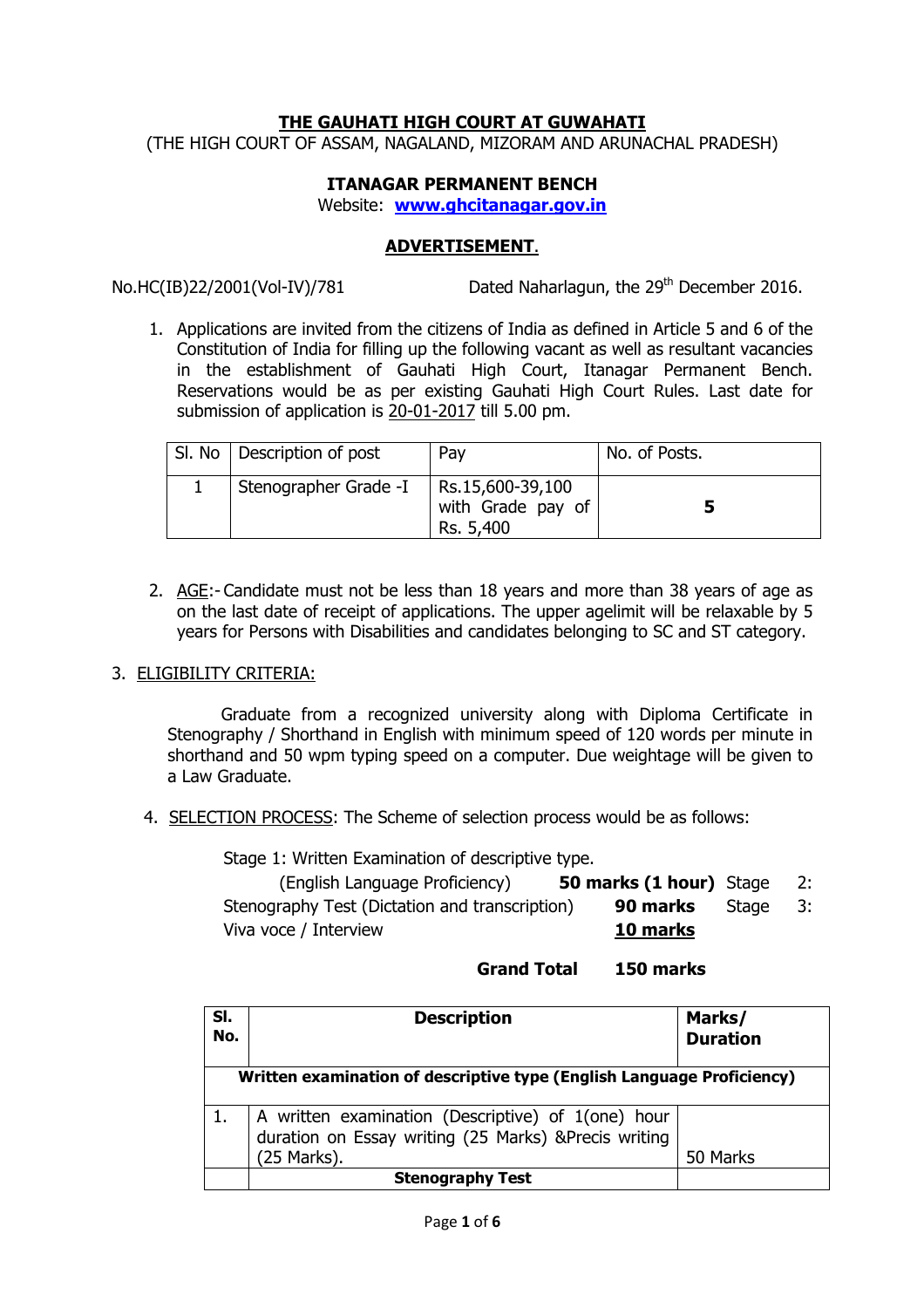| 1. | Voice testing before dictation                                    | 2 Minutes |
|----|-------------------------------------------------------------------|-----------|
| 2. | Speed test in shorthand at a speed of 120 words per               | 90 Marks  |
|    | minute (Duration 7 minutes) [840 words]                           |           |
| 3  | Time to be given to the candidates for testing the                | 3 Minutes |
|    | computer                                                          |           |
| 4. | Time for transcription of the dictated portion in   20 Minutes    |           |
|    | computer                                                          |           |
|    | Viva voce                                                         |           |
|    | Candidates in the ratio of 1:3 (Three candidates $\vert$ 10 marks |           |
|    | against one vacancy) from the rankwise marksheet of               |           |
|    | the Written examination and Stenography Test will be              |           |
|    | called for the viva voce. The Gauhati High Court                  |           |
|    | reserves the right to fix cut off mark in the Written             |           |
|    | Test and Stenography Test.                                        |           |

# 5. HOW TO APPLY:

- I. Candidates are first required to go to the website **www.ghcitanagar.gov.in.**, download and take printout of the "Advertisement & Application Form". Candidates are advised to go through the advertisement carefully before filling up the form.
- II. Candidates shall fill the Application Form and paste his/her recent passport sized coloured photograph in the given space of the application form and shall sign across the photograph. **Four copies** of the same photograph should be stapled in the top right corner of the application form and the candidate should write his/her name on the reverse of the stapled photographs. The envelope containing the application form should be super scribed as **"APPLICATION FOR THE POST OFSTENOGRAPHER GRADE-I"** and the same should be addressed to **"The Registrar, Gauhati High Court, Itanagar Permanent Bench, Naharlagun, Arunachal Pradesh, PIN-791110."**
- III. The envelope containing the application form along with other relevant documents should be dropped in the DROP BOX labelled as "**DROP BOX OF APPLICATIONS FOR THE POSTS OFSTENOGRAPHER GRADE-I, ITANAGARPERMANENT BENCH**" kept in the precinct of the Itanagar Bench of Gauhati High Court, Naharlagun, Arunachal Pradesh.
- IV. Applications can also be sent to the above address by post, which should reach the given address on or before the last date of submitting application. Applications received after the last date will be summarily rejected. The High Court shall not be liable for any postal delays.
- V. Applications submitted in any other mode, except as indicated, will be summarily rejected without any communication.
- VI. The list of the candidates, with allotted Roll Nos. will be published on high court websitefor reference of the candidates in due course.
- 6. FEES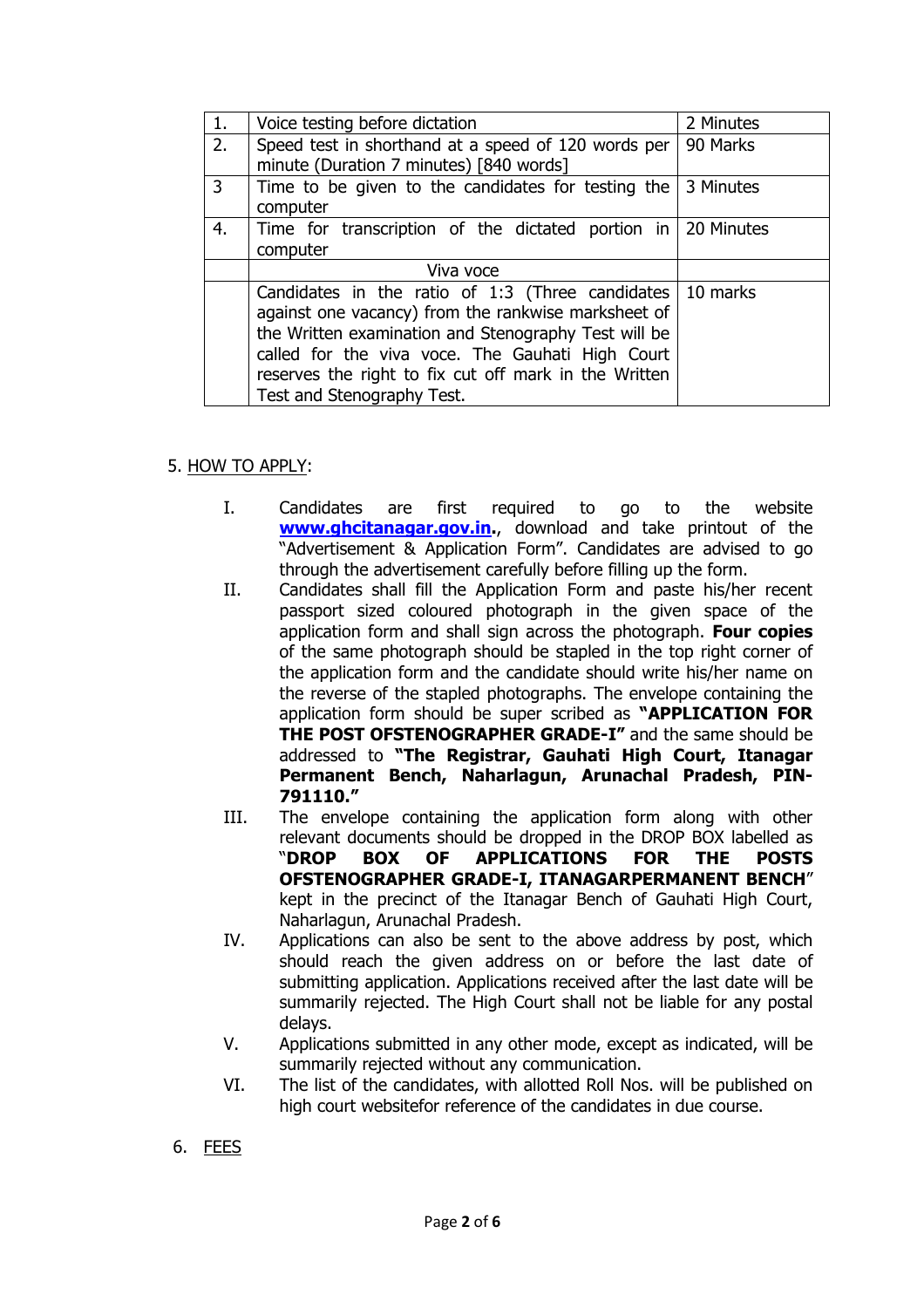Indian Postal Order (IPO) of Rs. 200/- (rupees two hundred) only for General (including OBC/MOBC and all others) candidates,Rs. 100/- (rupees one hundred) only in case of Scheduled Caste/ Scheduled Tribe/PWD candidates, payable to Registrar, Gauhati High Court, Itanagar Permanent Bench, Naharlagun, Arunachal Pradesh. The same should be enclosed with the application form.

# 7. APPLICATION FORMS.

Application forms have been made available along with this advertisement in the official website of the Gauhati High Court, Itanagar Permanent Bench, Naharlagun, Arunachal Pradesh. **www.ghcitanagar.gov.in.**

# 8. TERMS AND CONDITIONS :

- I. Furnishing of incorrect information in the application form will entail disqualification and other consequences, at any stage even after appointment.
- II. Mere satisfying the eligibility criteria will not entitle a candidate to be called for the written examination/ skill test/ interview etc.
- III. Candidates who are already in Government service shall have to produce "**No Objection Certificate**" from his/her employer.
- IV. The certificate for claim of reservation must be issued by the competent authority.
- V. Any person, who has entered into or contracted a marriage with a person having a spouse living or who, having a spouse living, has entered into or contracted a marriage with any person, shall not be eligible for appointment.
- VI. The candidates will have to appear in the written test/stenography test/ interview/ etc. as and when called for on such date, time and venue as may be notified in due course. No TA/DA will be paid to the candidates for that purpose.
- VII. Admission of candidates at all stages of the selection process will be purely provisional and subject to their satisfying the prescribed eligibility conditions by way of furnishing documentary evidence in support thereof. If on verification at any time before or after the selection process, it is found that a candidate does not fulfil any of the eligibility condition, his/her candidature shall stand cancelled without any notice. Mere calling of candidates to written examination / stenography test/ interview etc. and mere issuance of admit card/ call letter etc. does not necessarily mean acceptance of candidature of any candidate which shall be further scrutinized at every stage and Gauhati High Court reserves the right to reject the candidature of any candidate at any subsequent stage.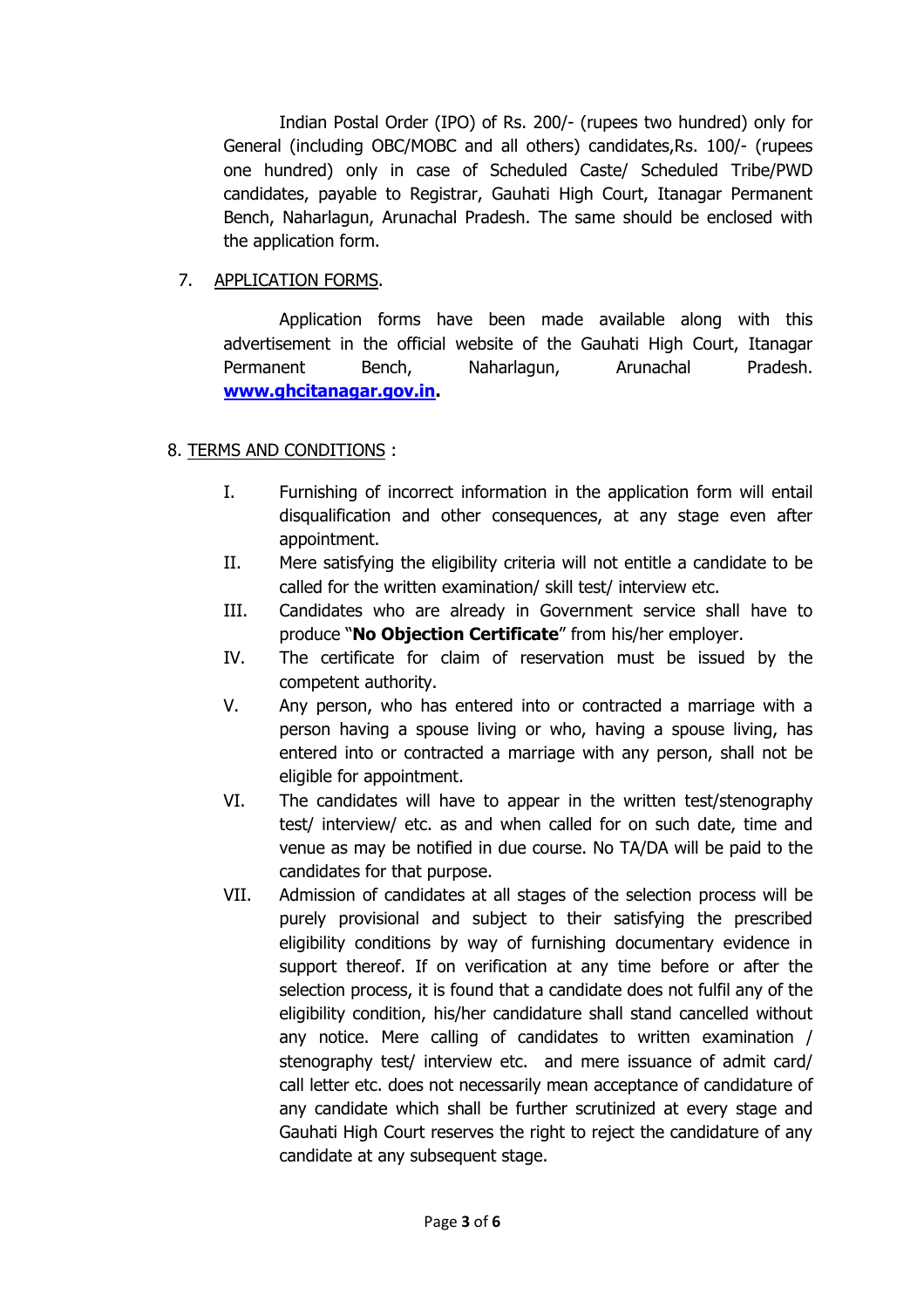- VIII. The High Court may decide not to issue admit card/ letter etc. to the candidates individually and may decide to call candidates to written examination/ stenography test/ interview etc. by publishing a notification in the official website of the Itanagar Bench and notice board of the High Court, Itanagar Bench. Hence the candidates are advised to regularly check the website of the High Court, Itanagar Bench for the latest updates.
- IX. The High Court reserves the right to cancel the advertisement, alter/ modify or change any terms and conditions including selection process etc. spelt out in the advertisement.
- X. Candidates are advised for their own interest to regularly visit the High Court website for update and information.
- XI. All other matters which are not specifically provided herein shall be as decided by the High Court.

(Sd/-) Registrar, Gauhati High Court Itanagar Permanent Bench, Naharlagun.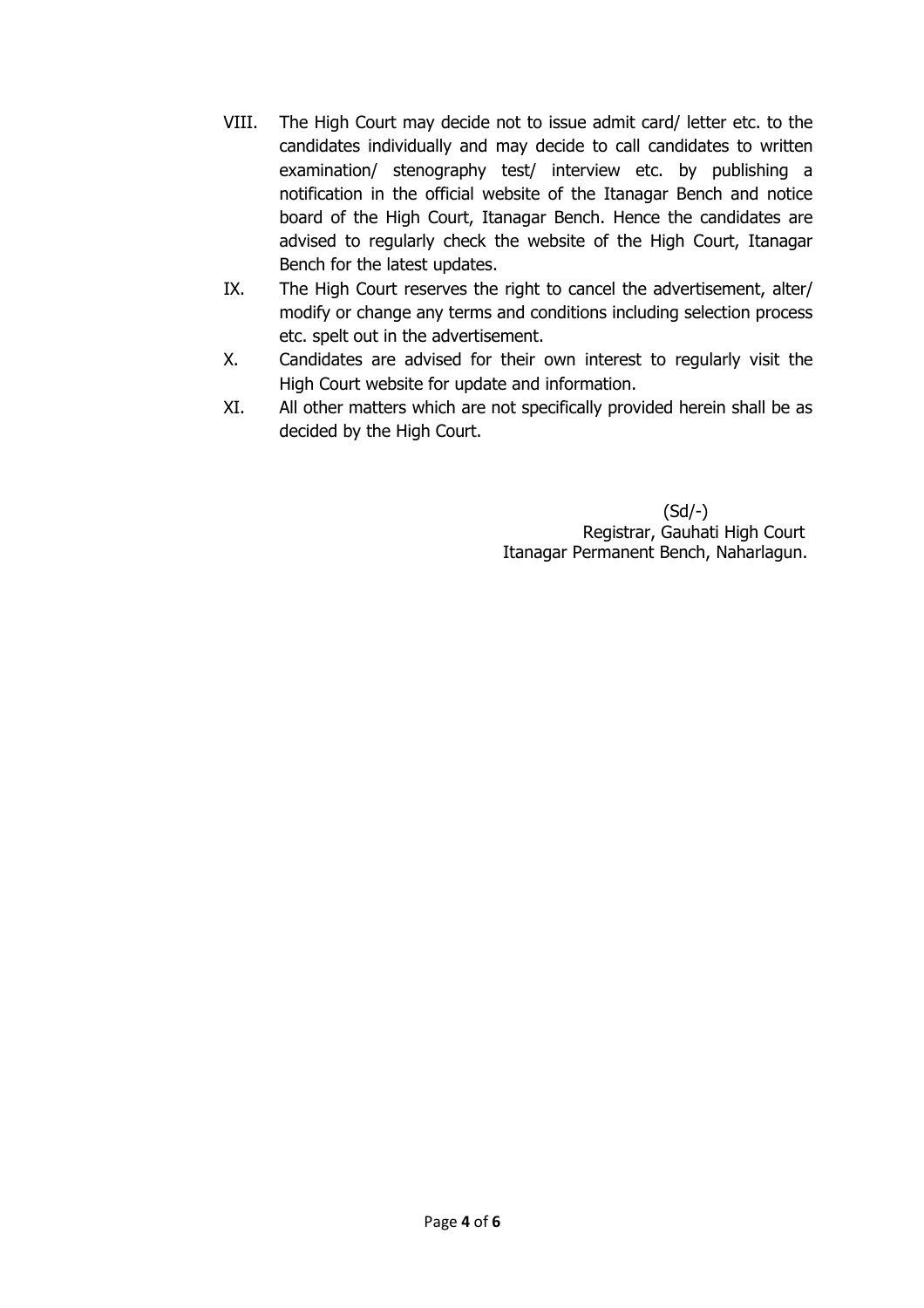To be displayed in the Gauhati High Court, Itanagar Permanent Bench website.

# **THE GAUHATI HIGH COURT AT GUWAHATI**

[THE HIGH COURT OF ASSAM, NAGALAND, MIZORAM AND ARUNACHAL PRADESH]

(Advertisement dated )

#### **APPLICATION FORM**

Paste one passport sized coloured photograph here and sign across the same.

#### POST APPLIED FOR : \_\_\_\_\_\_

- 1. Name (IN BLOCK LETTERS):
- 2. Gender (M/F/Third):
- 3. Whether SC/ST (P)/ST (H)/OBC/MOBC/PWD)? If so, self-attested photocopy of certificate should be furnished:
- 4. Father's name:
- 5. Mother's name:
- 6. Date of birth (as per HSLC):
- 7. Age as on the last date of submission of application: (Enclose self-attested photocopy of Birth Certificate/HSLC/School certificate)
- 8. Nationality:
- 9. Whether married? If yes, whether more than one spouse living:
- 10. Spouse Name (in case of married candidates):
- 11. Educational Qualifications (Enclose self- attested photocopies):

| SI.<br>No. | Exam<br>Name | Year of<br>passing | School/College/University | Board/Council/University | Division/Class | Percentage |
|------------|--------------|--------------------|---------------------------|--------------------------|----------------|------------|
|            |              |                    |                           |                          |                |            |
|            |              |                    |                           |                          |                |            |
|            |              |                    |                           |                          |                |            |
| Δ          |              |                    |                           |                          |                |            |
| п          |              |                    |                           |                          |                |            |

12. Stenography /Typing Certificates:

(Enclose self-attested photocopies of certificates)

- 13. Mention work experience/ special skill, if any:
- 14. Special or other qualifications, if any:
- 15. Address for Correspondence:
- 16. Permanent Address:
- 17. Is any FIR/Complaint/Criminal Case pending against

you in any police station/court ? (if yes, give details):